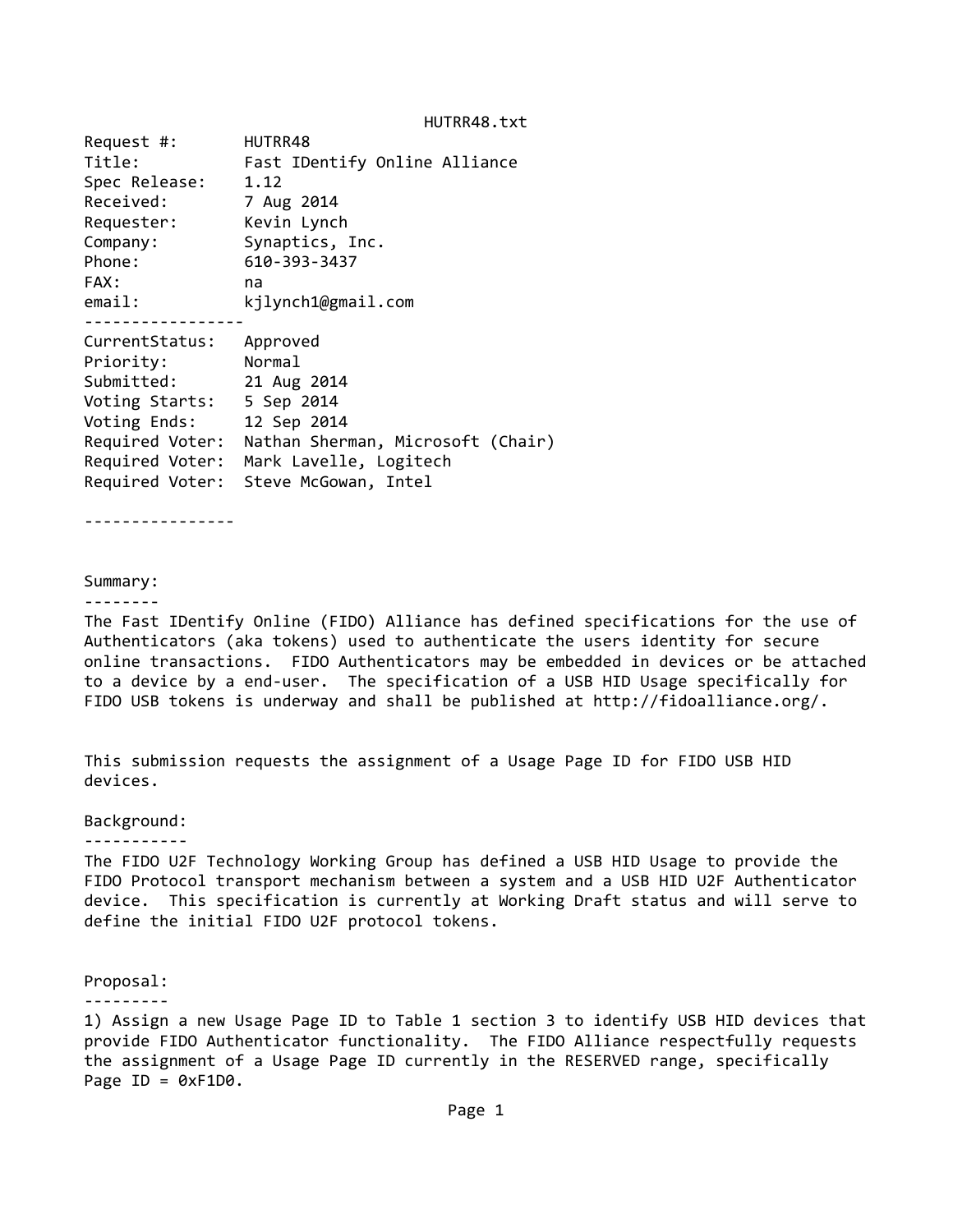Usage Page Title: Fast IDentity Online Alliance Usage Page ID: 0xF1D0 Usage Description: FIDO Alliance definitions for USB attached identify authenticators

2) Add a new section, e.g. section 20 and a new table, e.g. Table 25 to describe the FIDO Usage Page:

Section 20 FIDO Alliance (0xF1D0)

The FIDO (Fast IDentify Online) Alliance page provides usage definitions for devices that include Authentication features compliant with FIDO Alliance standards. The specification will be available on the FIDO Alliance website www.FIDOAlliance.org.

|            | Table 25 FIDO Alliance Page |            |
|------------|-----------------------------|------------|
| Usage ID   | Usage Name                  | Usage Type |
| 00         | Undefined                   |            |
| 01         | U2F Authenticator Device    | CА         |
| $02 - 1F$  | Reserved                    |            |
| 20         | Input Report Data           | DV         |
| 21         | Output Report Data          | DV         |
| $22$ -FFFF | Reserved                    |            |
|            |                             |            |

Section 20.1 Application Usages

U2F Authenticator Device: CA ‐ A device that provides 2nd factor authentication using the FIDO U2FHID protocol.

Input Data Report: DV ‐ Device response data compliant with U2FHID Protocol specification.

Output Data Report: DV ‐ Device request data compliant with U2FHID Protocol specification.

char ReportDescriptor $[34] = \{$ 0x06, 0xd0, 0xf1,  $\frac{1}{1}$  // USAGE\_PAGE (FIDO Alliance)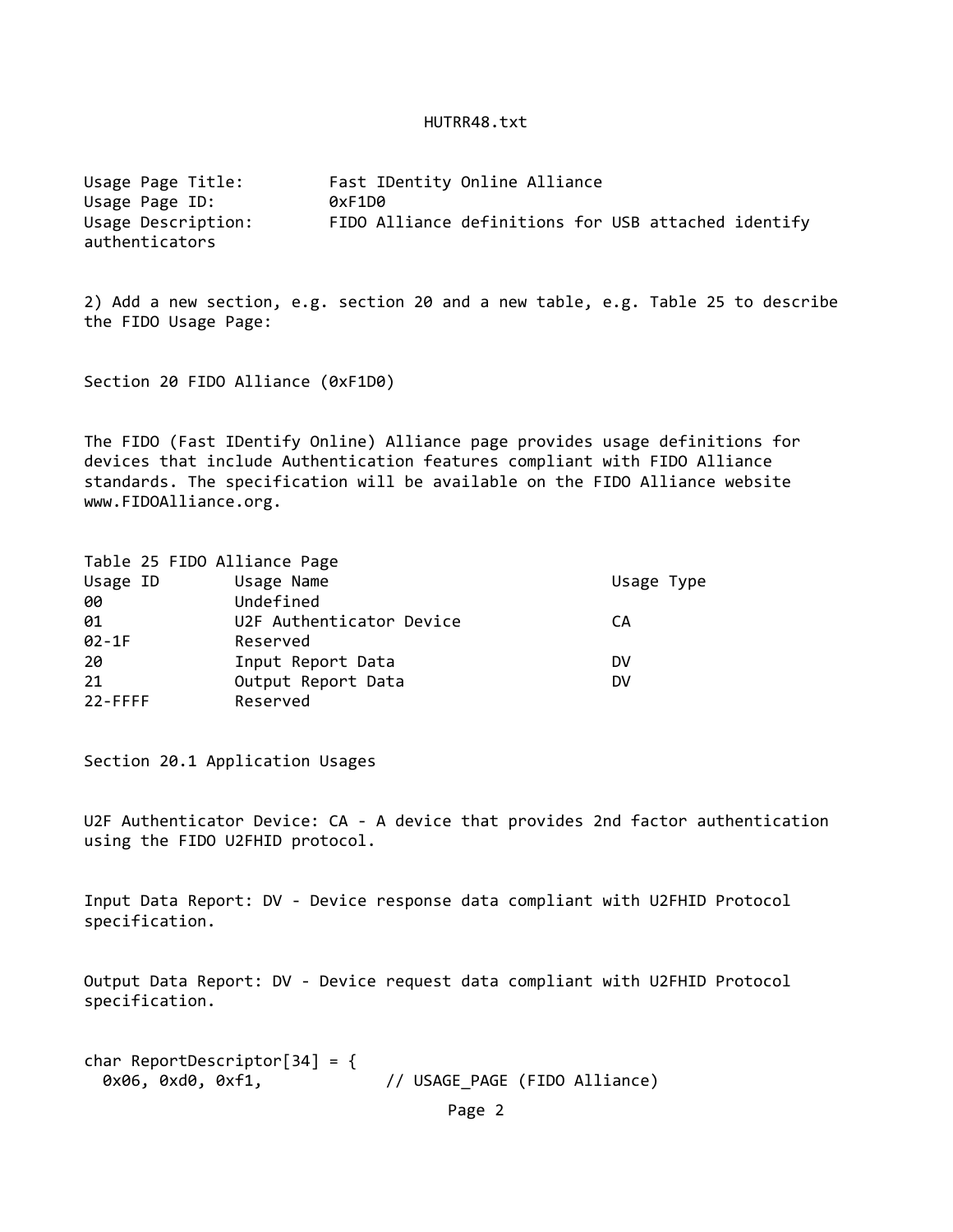|                   |  | HUIKK40.LXL                             |
|-------------------|--|-----------------------------------------|
| 0x09, 0x01,       |  | // USAGE (U2F HID Authenticator Device) |
| 0xa1, 0x01,       |  | // COLLECTION (Application)             |
| 0x09, 0x20,       |  | // USAGE (Input Report Data)            |
| 0x15, 0x00,       |  | // LOGICAL MINIMUM (0)                  |
| 0x26, 0xff, 0x00, |  | // LOGICAL MAXIMUM (255)                |
| 0x75, 0x08,       |  | // REPORT_SIZE (8)                      |
| 0x95, 0x40,       |  | // REPORT COUNT (64)                    |
| 0x81, 0x02,       |  | // INPUT (Data, Var, Abs)               |
| 0x09, 0x21,       |  | // USAGE (Output Report Data)           |
| 0x15, 0x00,       |  | // LOGICAL MINIMUM (0)                  |
| 0x26, 0xff, 0x00, |  | // LOGICAL MAXIMUM (255)                |
| 0x75, 0x08,       |  | // REPORT SIZE (8)                      |
| 0x95, 0x40,       |  | // REPORT COUNT (64)                    |
| 0x91, 0x02,       |  | // OUTPUT (Data, Var, Abs)              |
| 0xc0              |  | // END COLLECTION                       |
|                   |  |                                         |

 $H = \frac{1}{2}$ 

A U2FHID device implements two endpoints (except the control endpoint 0), one for IN‐ and one for OUT transfers. The packet size is vendor defined, but the above reference implementation assumes a full-speed device with two 64-bytes endpoints.

A transaction always consists of three stages:

- 1. A message is sent from the host to the device
- 2. The device processes the message
- 3. A response is sent back from the device to the host

The protocol is built on the assumption that a plurality of concurrent applications may try ad-hoc to perform transactions at any time, with each transaction being atomic, i.e. it cannot be interrupted by another application once started.

U2F HID Protocol Specification (Working Draft)

# U2FHID commands

The U2FHID protocol implements the following commands. These commands are not related to U2F messages, which are encapsulated and sent using the U2FHID\_MSG command.

### Mandatory commands

The following list describes the minimum set of commands required by an U2FHID device. Optional- and vendor-specific commands may be implemented as described in respective sections of this document.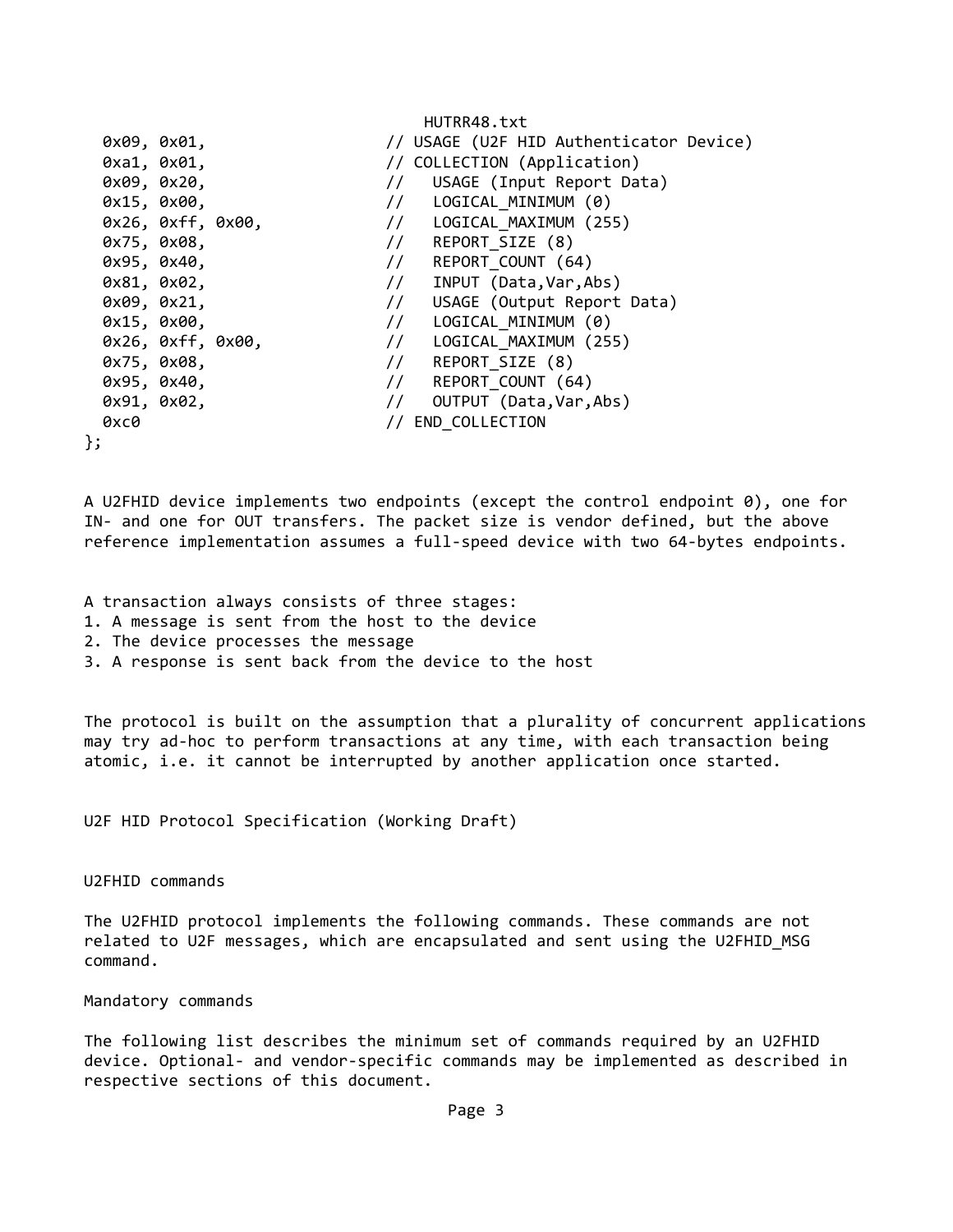# U2FHID\_MSG

This command sends an encapsulated U2F message to the device. The semantics of the data message is defined in the U2F protocol specification.

| Request     |            |
|-------------|------------|
| CMD.        | U2FHID MSG |
| <b>BCNT</b> | 4n         |
| DATA        | n bytes    |

| Response at success |  |              |
|---------------------|--|--------------|
| CMD.                |  | U2FHID MSG   |
| <b>BCNT</b>         |  | $2 \ldots n$ |
| DATA                |  | n bytes      |

### U2FHID\_INIT

This command requests the device to allocate a unique 32‐bit channel identifier (CID) that can be used by the requesting application during its lifetime. The requesting application generates a 16 byte nonce and uses the broadcast channel ID. When the response is received, the application compares the sent nonce with the received one. After a positive match, the application stores the received channel id and uses that for subsequent transactions.

The requesting application should use the broadcast channel U2FHID\_BROADCAST\_CID when sending a channel allocation command.

| Request     |               |
|-------------|---------------|
| <b>CMD</b>  | U2FHID INIT   |
| <b>BCNT</b> | 16            |
| <b>DATA</b> | 16 byte nonce |

| Response at success |                                  |
|---------------------|----------------------------------|
| <b>CMD</b>          | U2FHID INIT                      |
| <b>BCNT</b>         | 24 (note $**$ )                  |
| <b>DATA</b>         | 16 byte nonce                    |
| DATA+16             | 4 byte channel ID                |
| DATA+20             | U2FHID protocol version number   |
| DATA+21             | Major device version number      |
| DATA+22             | Minor device version number      |
| DATA+23             | Build device version number      |
| DATA+24             | Capabilities, high part bits 158 |
| DATA+25             | Capabilities, kow part, bits 70  |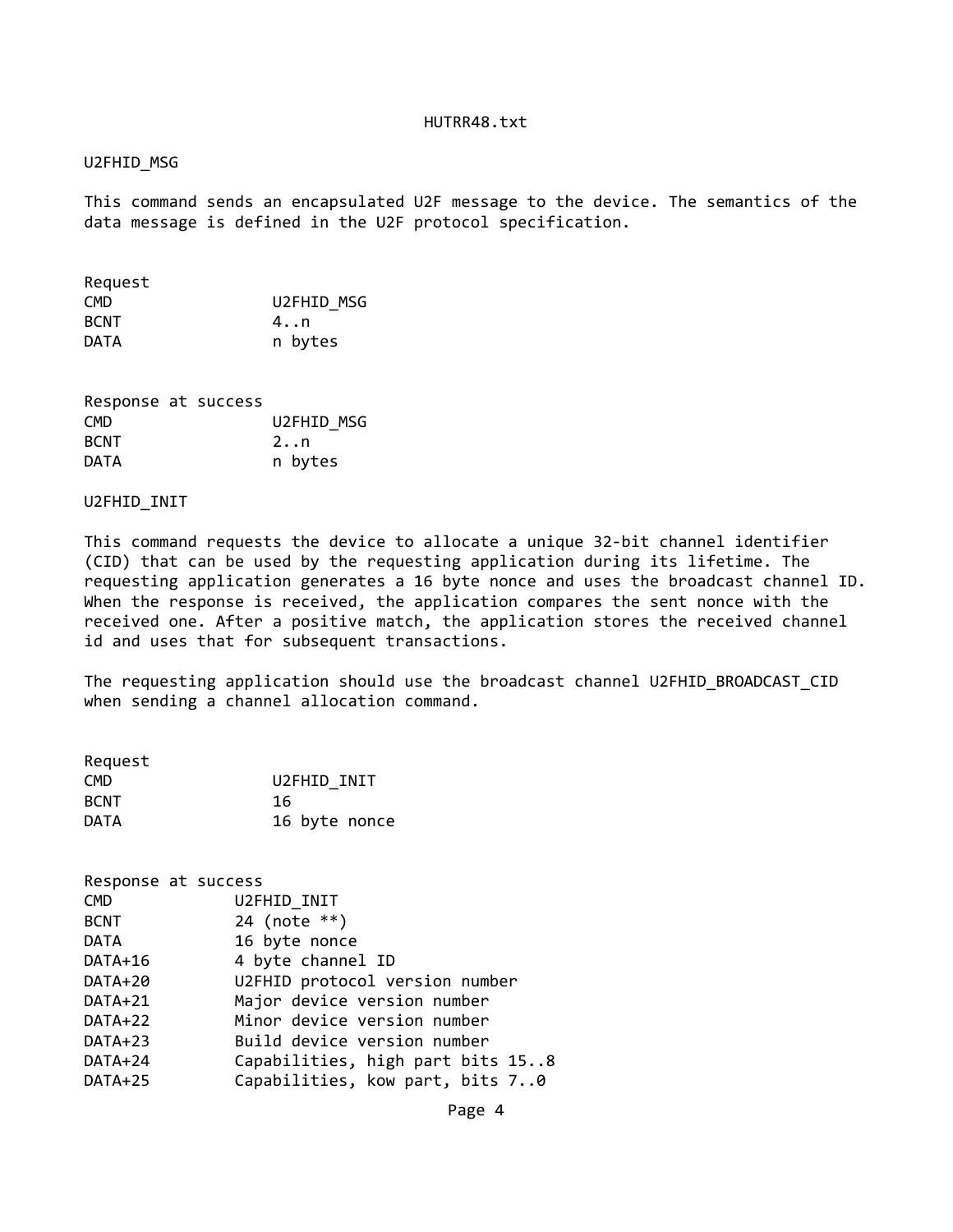The protocol version identifies the protocol version implemented by the device. (\*\*) An U2FHID host shall accept a response size that is longer than the anticipated size to allow for future extensions of the protocol, yet maintaining backwards compatibility. Future versions will maintain the response structure to this current version, but additional fields may be added.

The meaning and interpretation of the version number is vendor defined.

The following device capabilities flags are defined. Unused values are reserved for future use and must be set to zero by device vendors.

CAPABILITY FLAGS CAPABILITY WINK Device implements the WINK function

U2FHID\_PING

Sends a transaction to the device, which immediately echoes the same data back. This command is defined to be an uniform function for debugging‐, latency‐ and performance measurements.

Request CMD U2FHID\_PING BCNT 0..n DATA n bytes

| Response at success |  |             |
|---------------------|--|-------------|
| <b>CMD</b>          |  | U2FHID PING |
| <b>BCNT</b>         |  | n           |
| <b>DATA</b>         |  | n bytes     |

U2FHID\_ERROR This is command code is used in response messages only.

|  | <b>U2FHID ERROR</b> |
|--|---------------------|
|  |                     |
|  | Error code          |
|  | Response at error   |

The following error codes are defined ERR INVALID CMD The command in the request is invalid ERR\_INVALID\_PAR The parameter(s) in the request is invalid ERR\_INVALID\_LEN The length field (BCNT) is invalid for the request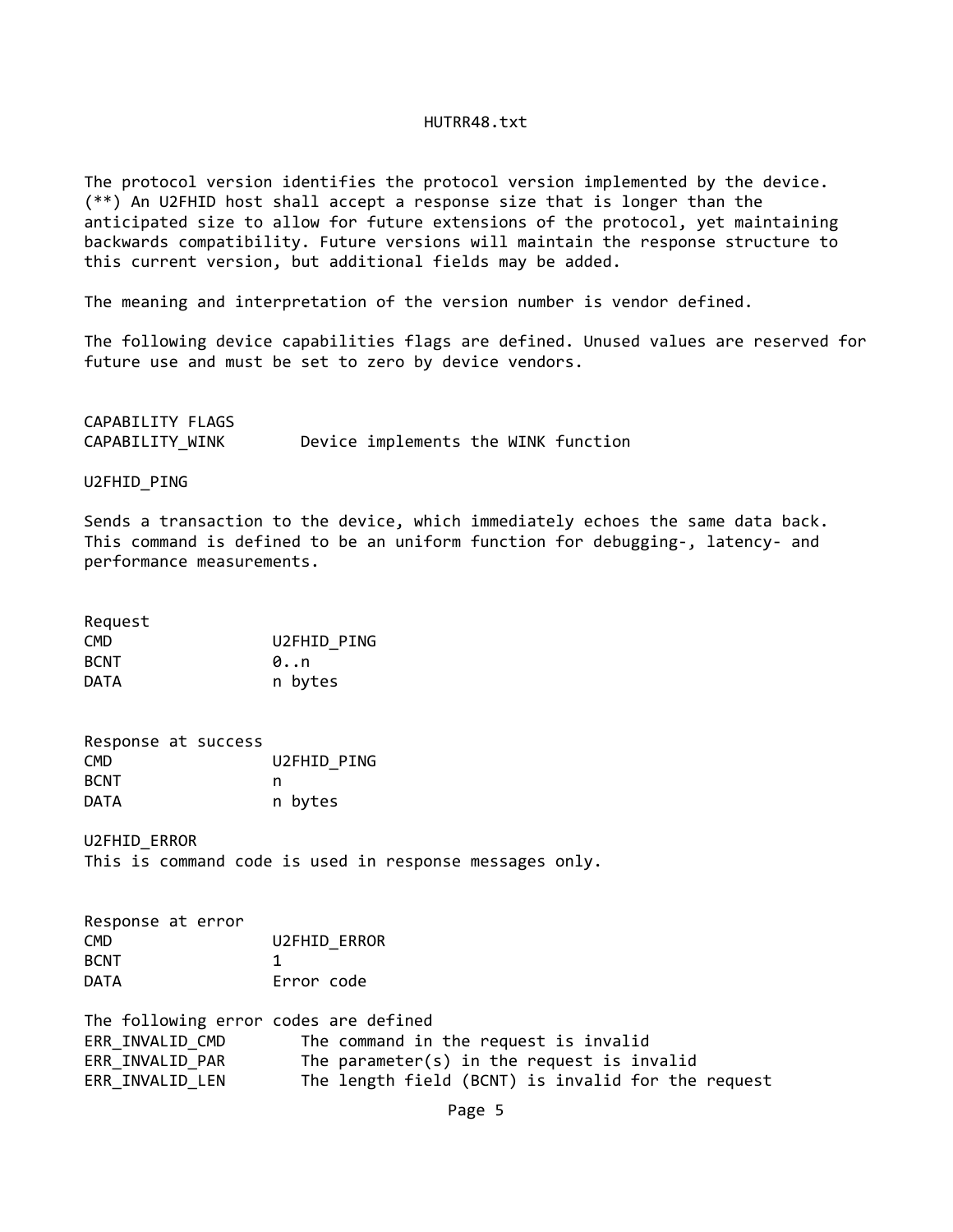| ERR INVALID SEQ  | The sequence does not match expected value    |
|------------------|-----------------------------------------------|
| ERR_MSG_TIMEOUT  | The message has timed out                     |
| ERR CHANNEL BUSY | The device is busy for the requesting channel |

Optional commands

The following commands are defined by this specification but are optional and does not have to be implemented.

#### U2FHID\_WINK

The wink command performs a vendor‐defined action that provides some visual‐ or audible identification a particular U2F device. A typical implementation will do a short burst of flashes with a LED or something similar. This is useful when more than one device is attached to a computer and there is confusion which device is paired with which connection.

| Request     |             |
|-------------|-------------|
| <b>CMD</b>  | U2FHID WINK |
| <b>BCNT</b> | a           |
| <b>DATA</b> | n/a         |

| Response at success |  |             |
|---------------------|--|-------------|
| <b>CMD</b>          |  | U2FHID WINK |
| <b>BCNT</b>         |  | и           |
| <b>DATA</b>         |  | n/a         |

### U2FHID\_LOCK

The lock command places an exclusive lock for one channel to communicate with the device. As long as the lock is active, any other channel trying to send a message will fail. In order to prevent a stalling‐ or crashing application to lock the device indefinitely, a lock time up to 10 seconds may be set. An application requiring a longer lock has to send repeating lock commands to maintain the lock.

| Request     |                                                             |
|-------------|-------------------------------------------------------------|
| <b>CMD</b>  | U2FHID LOCK                                                 |
| <b>BCNT</b> |                                                             |
| <b>DATA</b> | Lock time in seconds 010. A value of 0 immediately releases |
| the lock    |                                                             |

| Response at success |  |             |  |
|---------------------|--|-------------|--|
| CMD.                |  | U2FHID LOCK |  |
| <b>BCNT</b>         |  | n           |  |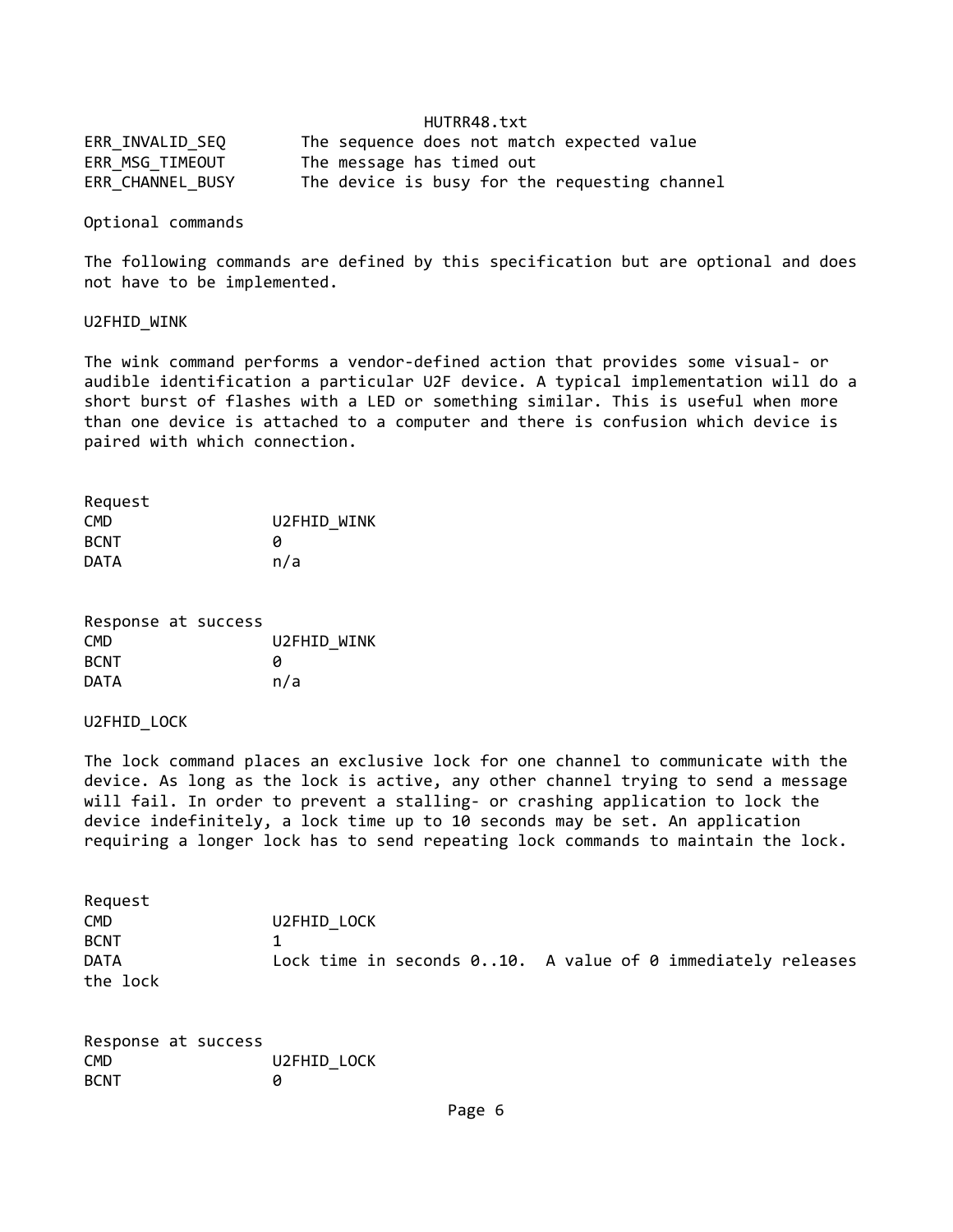DATA n/a

Vendor specific commands

A U2FHID may implement additional vendor specific commands that are not defined in this specification, yet being U2FHID compliant. Such commands, if implemented must have a command in the range between U2FHID VENDOR FIRST and U2FHID VENDOR LAST

Response: ‐‐‐‐‐‐‐‐‐ <Completed by reviewers>

Notes on Approval Procedure: ‐‐‐‐‐‐‐‐‐‐‐‐‐‐‐‐‐‐‐‐‐‐‐‐‐‐‐‐

HID WG On Line Voting Procedures

1. Votes are on a per company basis.

2. Each Review Request shall have attached a Required Voter List that is the result of recruiting by the HID Chair and submitter of members of the USB IF. Required Voter List must include the HID Chair plus 2 companies (other than the submitter) plus any others designated by the HID Chair at the Chair's discretion. The Required Voter List ensures that a quorum is available to approve the Request.

3. Impose a 7‐calendar‐day posting time limit for new Review Requests. HID Chair or designate must post the RR within 7 calendar days. HID Chair or designate must work with the submitter to make sure the request is valid prior to posting. Valid review request must include all fields marked as required in the template. A new template will be adopted that requires at least the following fields: Change Text, Required Voter List, Review Period End Date and Voting End Date, Submittal Date, Submitter, Review Request Title and RR Number.

4. If a RR approval process stalls, the HID Chair may call a face‐to‐face meeting or conference call to decide the issue. Submitter may request that this take place.